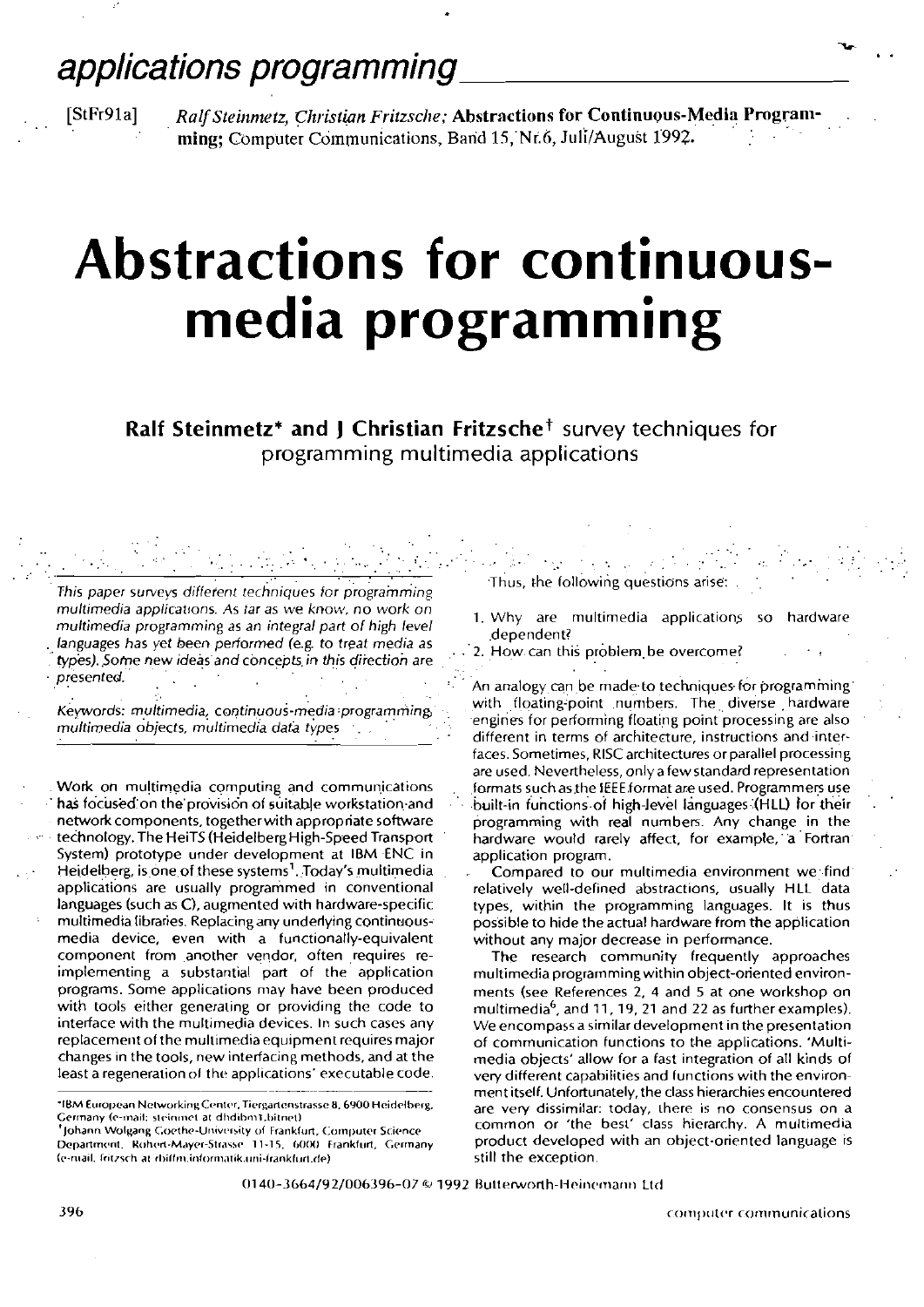- **Ieffay, K The Real-Time Producer/Consumer Paradiem:**  $\mathbf{a}^*$ Towards Verifiable Real-Time Computations PhD Thesis, University of Washington (1989)
- Wirth. N 'Toward a discipline of real-time pro- $\mathbf{q}$ gramming' Commun. ACM Vol 20 No 8 (August 1977) pp 577-583
- 10 Sha, L, Rajkumar, R and Lehoczky, J P 'Priority inhentance protocols: an approach to real-time synchronization' IEEE Trans. Comput. Vol 39 No 9 (September 1990) pp 1175-1185
- 11 Jeffay, K Scheduling Sporadic Tasks With Shared Resources in Hard-Real-Time Systems University of North Carolina at Chapel Hill, Department of Computer Science, Technical Report TR90-038 (August  $1990$
- 12 Smith, J B, Smith, F D, Calingaert, P, Hayes, J R,

Holland, D, Jeffay, K and Lansman, L UNC Collaboratory Project: Overview University of North Carolina at Chapel Hill, Department of Computer Science. Technical Report TR90-042 (1990)

- 13 Luther, A C Digital Video in the PC Environment McGraw-Hall, New York (1990)
- Harney, K, Keith, M, Lavelle, G, Ryan, L D and Stark,  $14$ D I 'The i750 video processor: A total multimedia solution' Commun. ACM Vol 34 No 4 (April 1991) pp  $64 - 79$
- 15 Bux, W 'Token-ring local-area networks and their performance' Proc. IEEE Vol 77 No 2 (August 1989) pp 238-256
- 16 Reed, D P and Kanodia, R K 'Synchronization with eventcounts and sequencers' Commun, ACM Vol 22 No 2 (February 1979) pp 115-123

vol 15 no 6 july/august 1992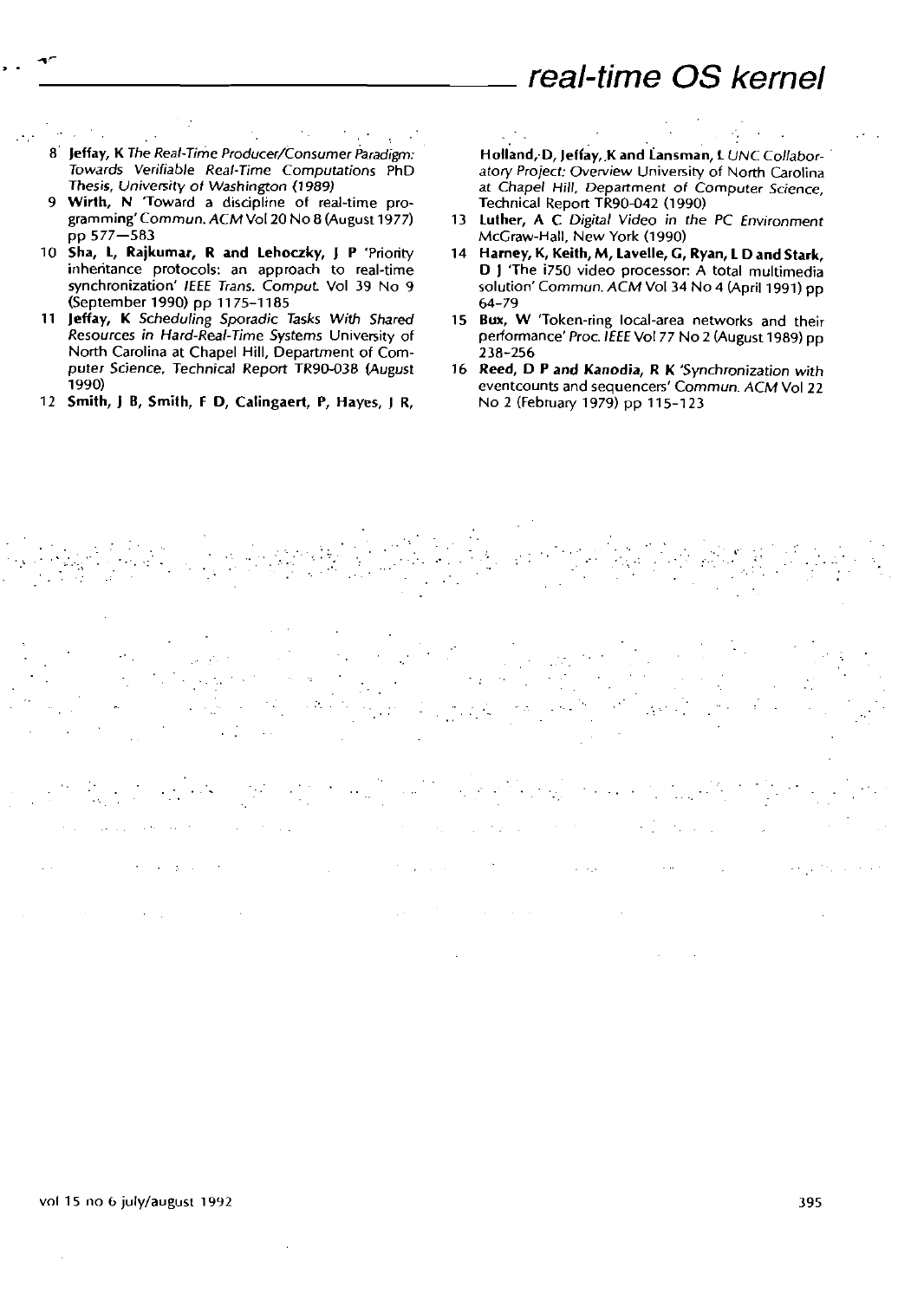In this paper we describe various possible abstractions for continuous rnedia, and as a new concept we propose to treat 'multimedia' as an integral part of a HLL.

#### LlBRARlES AS PROGRAMMING ABSTRACTIONS

Let us first considerthe most commonapproach currently encountered: all continuous media processing is based on a set of functions packaged as a library.

In acornputingsystem, each device isaccornpanied by a device driver and a library to control all the available functions. In DiME. we experimented with a wide assortrnent of audio and video devices attached to workstations. We found that the libraries are very different with respect to their degree of abstraction. Some can be regarded as an extension to the window System, others

As an example let us take some functions which right ration video, individual consecutive for a longer duration. support IBM's Audio Visual Connection (AVC):

```
acb.mode = AAPI_PLAY<br>aud_init(&acb) /* acb is the audio control block \epsilon/
 \frac{1}{2} delivered twice.<br>\frac{1}{2} delivered twice.<br>audro = fab_open (AudioFullFileName, AAFB_OPEN, AAFB_EXNO, \frac{1}{2} delivered twice.
   divPosition(RelativeStartime. Duration)
```
Libraries are very convenient at the operating system level, but there is no consensus (and we assume there will<br>never be one) about which are the most convenient functions for the various devices to be supported. As long  $\begin{array}{c} \text{a} \\ \text{c} \end{array}$  **ABSTRACT DATA TYPES AS PROGRAMMING** as there is no proper operating system support for ABSTRACT DATATYPES AST<br>multimedia.and.po.integration.into.programming.environ. ABSTRACTIONS . ~.. rnultirnediaand no iotearatiori **into.oroaramminaenviron-** . ..ABSTRACTIONS . . . . ments. a variegated multitude of functional call interfaces will remain.

A more structured approach interfaces audio and video through 'toolkits'<sup>2, 7</sup>. These toolkits are used:

- $\bullet$  to abstract from the physical layer;
- to introduce client-sewer paradigms, i.e. to hide communication;
- and as an interface for quality of sewice (QoS) Parameters.

It is also known that toolkits lacilitate the hiding of implementation aspects such as the process structure. From our experience. this 'encapsulation' of the hasic implementation architecture is only possible at the expense of performance, and within one type of system (e.g. only one operating system).

### **MULTIMEDIA-SPECIFIC ABSTRACTIONS AT** SYSTEM LEVEL

Some dedicated abstractions, such as 'time capsules'<sup>8</sup>, are seen by a multimedia system as extensions to files. These extended files are used for the Storage, exchange. and access of continuous rnedia. Individual data items in a time capsule havea 'life span' or 'duration', in addition to being associated with an indication as to the type of data and the actual data.

This concept is easier to understand and more useful for video than for audio. In the case of full-motion video (25 frames per second), each frame has the duration of 40 ms. In a normal presentation, the read access is performed at this rate. For fast-fonvard, slow-fonvard, fastbackward, etc., the presentation rate is changed. This can be accomplished in one of two ways:

- simply control collections of bytes to be passed as control **1.** The presentation duration of the data items (i.e. the simply control collections of bytes to be passed as control **1.** The presentation duration of the data video frames) can be altered. In the case of slow-<br>motion video, individual consecutive frames become
	- 2. The duration is not affected, but instead the selection of the segments to be delivered by the time capsule is influenced. At the fast forward mode some data items action and a set of the set of the set of the set of the set of the set of the set of the set of the set of the set of the set of the set of the set of the set of the set of the set of the set of the set of the set of the remains. In slow motion mode, frames may be

audrc = lab-open (AudiaFullFileName, AAFBKOPEN. AAFB-EXNO. ~~~~i~h~~ could be extended by taking into . . 0. gfab. 0. **0. 0;** *0).* . , , accoiini the granularity of the data items (pixel, video . .. . 70- [START INPARALLEL).' ' . .. - . . frarne,:sequenfe).f6r time'cdpsules. The change- of rate ".. aud:strt[&acb) . . stiould not. be performed on a per-sarnple basis.but displayPosition(RelativeStartime, Duration) instead should be applicable to sequences of samples.<br>With respect to the video presentation hardware, each<br>aco.masvol = (unsigned char)Volume in the video frame must still have aco.masvol = (unsigned char)volume<br>audre = aud\_crtl(&acb) by the rate is not applicable. The same is true for audio. For<br>intermediate processing this may not apply. A similar approach combining the data with the rate is presented by Gibbs et al.<sup>4</sup>.

As we use the answering machine example throughout this Paper. iet **us** specify this application with Abstract Data Types (ADT), which is one example of a formal specification. This formal definition - also called abstract type definition - is an interface specification without any description of the internal algorithms.

Usingthe ADTdefinition we encountered sonie severe restrictions: communication and synchronization cannot be expressed directly, and synchronization of multimedia data is essential for most muitimedia applications. These applications also include a certain degree of parallelism which can only be expressed with an ADT by using some tricks, as shown in the following example. (The order of the functions' execution is not defined since this does not make sense in an ADT specification.)

The following example describes the answering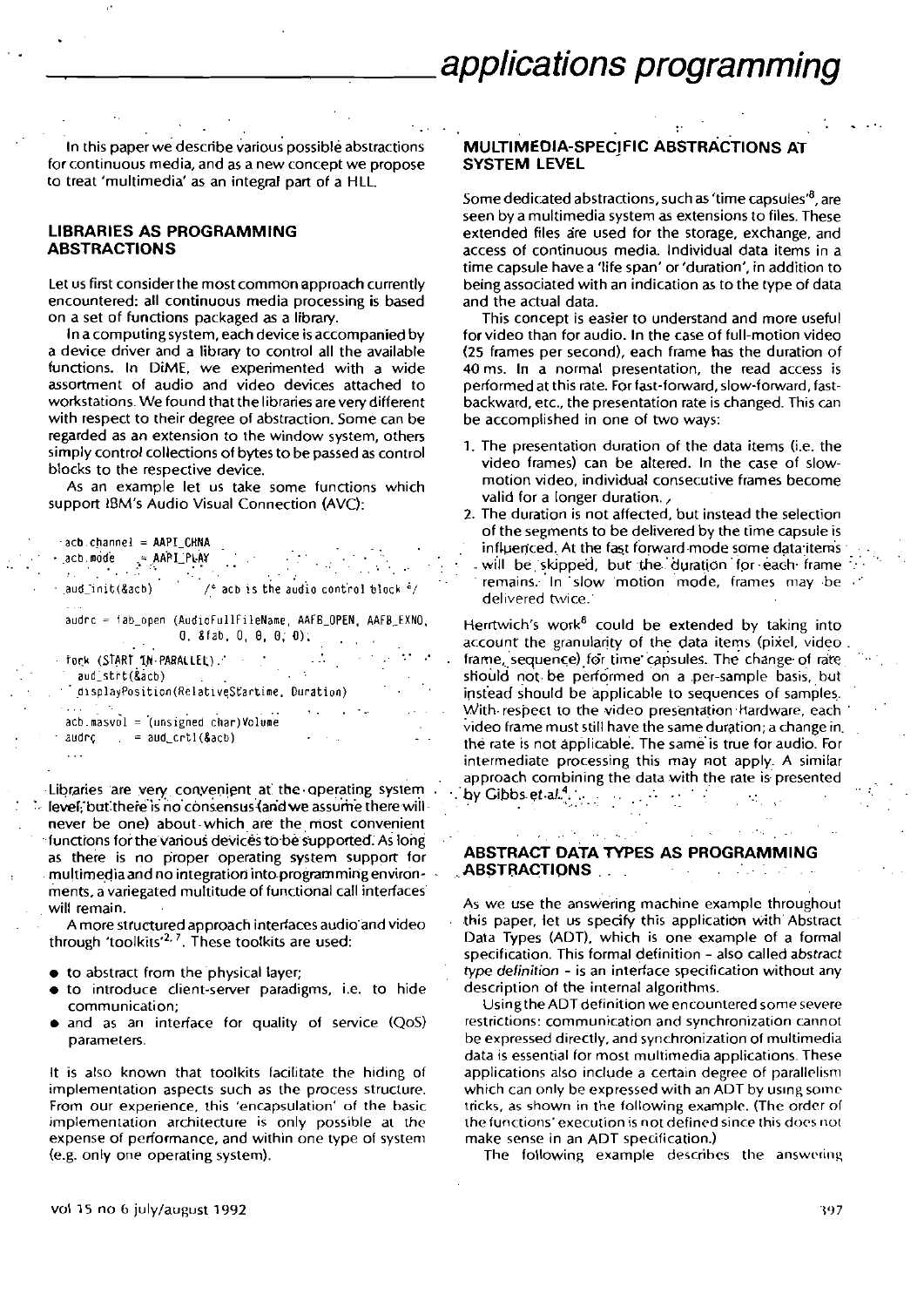machine which we used as a preliminary example to study and compare the various programming interfacing techniques:

```
ADT Answering Machine
operations:
         create
                                                 \cdot > CALL_LIST;
         toggle_state
                                                     fcollect_
                           \blacksquarecalls.
                                                        report_
                                                        calIs<sub>i</sub>answer
                           : CALL x CALL_LIST ->
                                                     BOOLEAN x
                                                     CALL_LIST,
                                                 \cdot > BOOLEAN xplay
                           : CALL LIST
                                                     CALL_LIST:
         volume control : INTEGER
```
#### semantics:

 $create = create list():$ answer(call,call\_list)  $=$  IF collect calls = THEN((accept\_call ANO play\_information\_ message AND record AND disconnect).

> enqueue(call,call\_list)) ELSE (FALSE call list);

play(call\_list)

```
IF report calls
THEN((play_voice_mail(head(call_list) AND
      display relative-position).
     dequeue(call_list))
ELSE (FALSE.call_list);
```
Although the ADT definition of the answering machine gives a good preliminary idea of the actual application, it excludes the description of some essential features, and thus it is not a real substitute for the required multimedia programming abstractions. This formalism looks like a program, but it does not define the communication required between the functions. State selection and volume control are possible at any time during operation; these operate in parallel. At this level of abstraction we cannot describe details such as how to play voice mail, or how to determine the average volume level. Even the required synchronization between play\_voice\_mail and display\_relative\_position cannot be specified.

#### **OBJECT-ORIENTED APPROACHES AS...** PROGRAMMING ABSTRACTIONS

In object-oriented environments - according to Wegner's definition<sup>9, 10</sup> - multimedia programming is approached by the implementation and expansion of class hierarchies. However, very different types of such class hierarchies can be built.

An application related class hierarchy introduces abstractions conceived specifically for one application or a well defined set of applications and it's environment. This is the most commonly used approach, and leads to the actual variety of class hierarchies.

Let us now focus on the view of objects in a more physical sense. Let us associate devices with objects, as done, for example, in the DIME project<sup>11</sup>. Common methods should be usable in a device-independent fashion. Synchronization methods are applicable to many devices and may be mapped onto, for instance, start/ stop/on/off operations. Some devices may comprise various media, e.g. a computer-controlled VCR or Laser Disc Player (LDP) are storage devices combining video and audio. Within multimedia systems an abstract type definition of devices such as cameras and monitors can be provided. However, nothing is said about the actual implementation. It tumed out to be a rather difficult task to define a common interface across several similar audio or video input or output devices as shown, in the following example:

```
class media_device
{char* name
 public:
    void on(), off().
:/* end media_device*/
class media_in_device :
public media_device
 {private:
        DATA data:
  oublic.
       rofDATA get cata();
     end media_in_device
class media out device :
public.
        void put data(refDATA dat):
 \frac{1}{2} /* end media_out_device */
    class answering machine
public media_device
 iprivate:
      list my_list; // class for ADT
                                        list
       media_in_device recorder;
       media_out_device message_for_caller.
                        message_from_caller;
       refDATA information; // text a caller hears
       void display_pesition ();
public
     void answer()
             {message_for_caller.on();
              message_for_caller.put data(information);
              message_for_caller.off();
              reorder.in()my_list.enqueue(recorder.get_data());
              recorder, off() ;
                                          27.24 - 6.void play()
        message_from_caller.on(),
              message_from_caller.put_data(my_list.head());
              display_position();
              message_from_caller.off();
              my\_list.dequeue()| /* end answering_machine */
```

```
main() |.
```
The concept of devices as a class hierarchy offers the possibility of parallelism by a simple parallel execution of the methods. Synchronization is not defined in this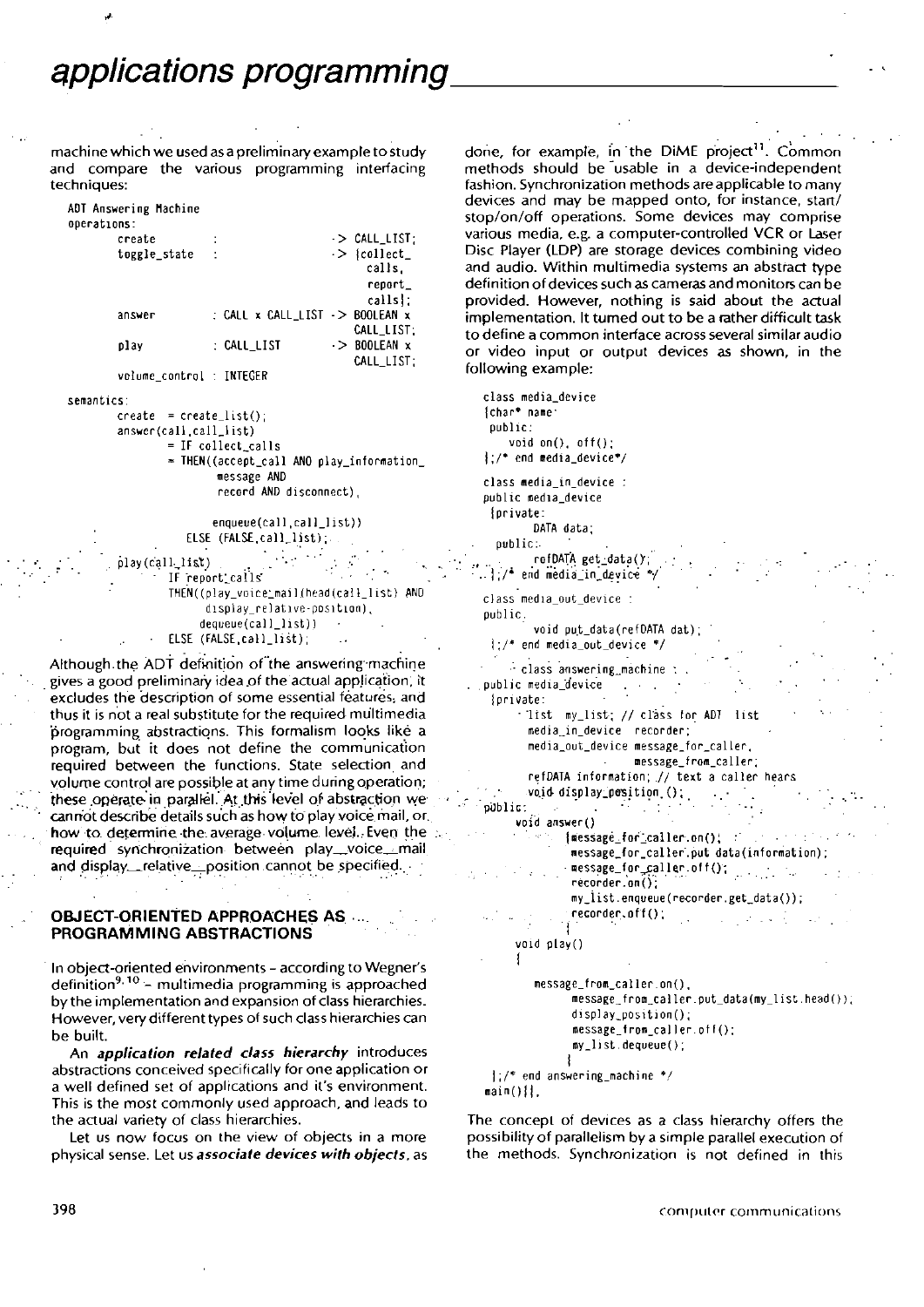a similar notation of OCCAM 2<sup>13, 14</sup> (derived from CSP -Communication Sequential Processes<sup>15</sup> - as the language for programming transputers<sup>16</sup>) due to its simplicity and inherent parallelism.

```
a.b REAL: 
1du.leftl. ldu.left2. Idu. left-mired AUDIO-LDU; 
... 
UHILE ... MBEGIN 
    PROCESS-1 
      input(micra1. idu.left1) 
    PROCESS-2 
      input(iicro2. idu.left.2) 
  1du.leftLmixed := a * 1du.leftl + b ' ldu.left2; 
END-UHILE 
...
```
For HLLs, an alternative to libraries is to consider the *media* as data types, e.g. a data type for video. In the case of text, a characterwould be the 'atomicelement' (bits and bytes aside). A program would manipulate characters: they can be copied, compared with others, deleted, generated, retrieved from a file. stored somewhere, be part of a data structure, etc. Why not permit the same operations on<br>continuous media logical data units (LDU) (to the extent that it makes sense)? Viewing media as a data type, we can distinguish different approaches based on the granularity of the media to be aädressed by the functions(e.g. pixel, whole picture or sequence of pictures; audio sample or audio block). So far we experienced:

- . (DSP algorithms must be generated, changed, enhanced<sup>12</sup>). If the granularity is too coarse, individual items are no longer accessible. As a practical solution, the programming capabilities should be restricted (i.e.
- 
- 

```
lile_hl = open (MICROPHONE_1, ...)
file_h2 = open (HlCROPHONE_2. ) 
file_h3 = open (SPEAKER, ...). . 
read (lile-hl) 
read (lile.h2) 
nix (iilen3 llle~l~l, Ille~i72) 
activale (lile.lil, lile.112, fileh3
```
.<br>Instead of extending the notion of data types we could try to follow the approach of looking at *continuous media* streams as files. By opening files we associate the physical files with file names, and the program uses file handles. In our case we will associate a device gene.ating or consuming continuous media with a file name. Read and write functions describe what will happen if data items are avilable. By a seek function we could position at individual items. but in the following we will typically considersequences of such items. Often such continuous media may also be derived from a source like a microphone or camera. in such a case aseek function will not be applicable. This is similar to discrete data derived from a keyboard.Thisapproach is very convenient in Unix environments because there devices are often treated as files at the application programming interiace. We could then extend the notion of a device to Leung's 'active devices<sup>18</sup>. All file related functions are applicable, and in addition a device could be activated and deactivated. The activation means that the actual data transfer is initiated, and it is stopped by issuing the deactivation command. Less operations (than in the case of 'media as data type') are applicable as natural extension to the file System.

. ...~. . ~

| $\therefore$ continuous media logical data units (LDU) (to the extent $\therefore$<br>that it makes sense)? Viewing media as a data type, we can<br>distinguish different approaches based on the granularity<br>of the media to be addressed by the functions (e.g. pixel,<br>whole picture or sequence of pictures; audio sample or<br>audio block). So far we experienced: | PROCESS cont_process_a: http://www.com/<br>On message do<br>set volume<br>set loudness           |  |
|-------------------------------------------------------------------------------------------------------------------------------------------------------------------------------------------------------------------------------------------------------------------------------------------------------------------------------------------------------------------------------|--------------------------------------------------------------------------------------------------|--|
| $\bullet$ If these sequences (LDUs) are too small, e.g. individual<br>audio samples, real-time processing becomes difficult<br>(DSP<br>algorithms must be generated, changed,<br>enhanced <sup>12</sup> ). If the granularity is too coarse, individual                                                                                                                       | main I<br>$pid = create (cont_process_a)$<br>send (pid set_volume, 3)<br>send (pid set_loudness) |  |

the programming capabilities should be restricted (i.e.  $\frac{1}{2}$  Protocols for continuous media involve time-dependent<br>pixel manipulation for DCT or FFT are not the domain<br>of HLLs).<br>The meaning of the operators '+', '-', The meaning of the operators  $\pi$ ,  $\pi$ , etc., is not only<br>media-dependent, but also application-specific: the<br>addition of two video pictures may be a superposition addition of two video pictures may be a superposition<br>
(with some transparent colour) or just an addition of<br>
the luminance values. An agreement on the common<br>
interpretation is required.<br>
The interface to continuous media

#### **CONCLUSION**

Our first, very preliminary impression was that there exists very little or no work in this area of HLL abstractions for continuous media. And. too rnany different objectoriented approaches exist. This irnpression was correcl.

Let us come back to the two questions posed within the introduction: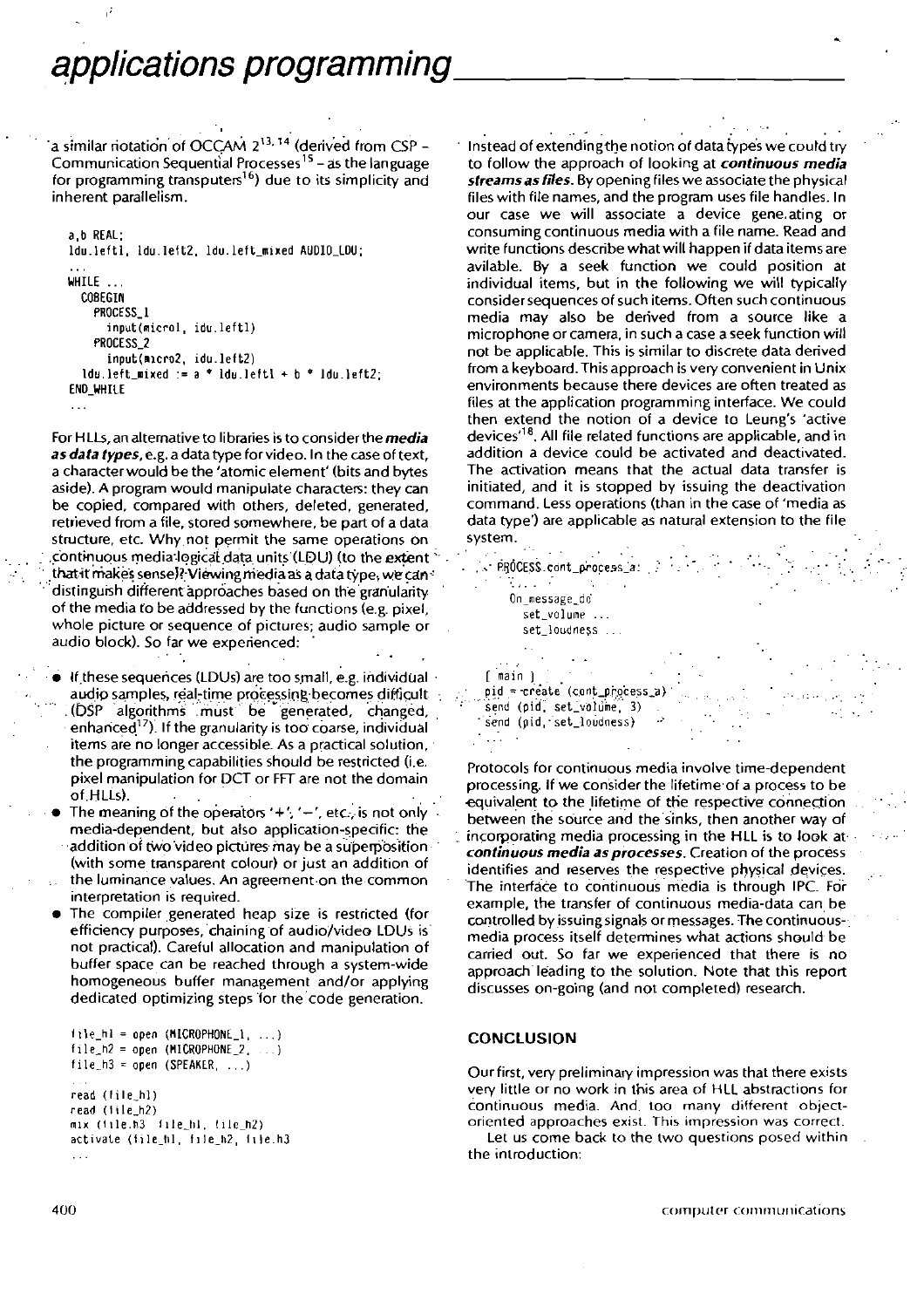hierarchy, and must be provided from elsewhere. Multiple inhentance was often required in implementing the answering machine.

Initial concepts of DiME were based on a data flow **principle** with sources, sinks and intermediate processing components. Similar approaches have recently been discussed by Anderson and Chan<sup>2</sup> (see the comet's node types) Gibbs et al.<sup>4</sup> (sinks, sources and filters) and Steinberg et al.<sup>12</sup> (module with variable number of input and output data channels). This 'Lego' model allows us to assemble the data flow path by chaining the object or connecting input ports to the respective output ports of other objects.

The *media class hierarchy* is a special media type structuring method which defines classes correspondent to the different attributes of the individual kinds of media. The following class hierarchy is extracted from the code (see Appendix A), and denotes only a part of the whole hierarchy:

| media                   |  |  |  |
|-------------------------|--|--|--|
| audio                   |  |  |  |
| music                   |  |  |  |
| opus                    |  |  |  |
| note                    |  |  |  |
| $\sim$ sample<br>speech |  |  |  |
|                         |  |  |  |
| visual                  |  |  |  |
| video<br>image          |  |  |  |
| animation.              |  |  |  |
| text.<br>ò,             |  |  |  |

We defined the methods 'get' and 'put' for these classes. Related to the discussion about granularity of media, we introduce a second kind of relationship, apart from the 'is-a' hierarchy of classes. The new relationship is the 'is-sequence-of' relationship to model the granulaity. This offers the chance to define synchronization in terms of granularity.

A unique property of multimedia objects is their lifetime, as discussed by Steinmetz et al.<sup>11</sup> and denoted by Gibbs et al.<sup>4</sup> as active objects. The processing is performed for as long as the connection exists or data is transferred, even if no method (apart from a 'new' and/or 'init') is invoked. Typical methods are 'play' and 'stop'. Gibbs' multimedia programming environment is extended towards the user-oriented interface by a 'scripting' language with constructs for parallel, sequential and, for example, repetitive processing  $(a > b', 'a\&b', 'n^*a').$ 

Communication-oriented approaches incorporate objects in distributed environments by explicitly defining classes and objects for communication<sup>20</sup>. Blakowsky distinguishes information, presentation and transport classes. Information encapsulated by the information objects can generate presentation objects to be played or displayed. Information objects can also be converted into transport objects for the purpose of communication, and transformed into presentation objects afterwards (see

Blakowsky<sup>3</sup> for the complete state transition graph). We could imagine this model extended by a storage class as information is processed/coded differently for communication, presentation as well as storage purposes. And storage formats are essential as they rely on, for example. database, CD- and compression-specific coding (plain CD-ROM ISO 9660, CD-ROM XA, DVI, CD-I, formats).

Another approach we studied is known as application models. Applications are derived from a generic application class hierarchy. We can either derive models from the basic functions of the applications<sup>7</sup> or understand media as perception, storage, transmission and presentation media. There are three fundamental combinations of these media: the first we call 'live presentation', which means that a live scene is perceived, the data are transmitted and then presented, e.g. a live TV broadcast that you watch on your TV at home. The second is a 'recording medium': a combination of perception and storage media. The third combination is a (re-)play medium that presents stored data. From these three classes more specialized classes can be derived, e.g. video observation, video recorder, audio player, and projectors for film or slides.

Related to the inheritance within all the above mentioned concepts are the advantages of polymorphism, i.e. the same function call or method can be applied to different objects. We may use 'play' with, for example, audio and video data, there will be different implementations to perform this command. The data may be a file in the local file system or some audio/video sequence on a remote file server. Within the object-oriented framework play' may be defined in various classes. According to the object to perform this operation, the respective method is selected. Apart from code reuse, this concept is very useful considering the ease of the system's use reducing the complexity of the various underlying systems and approaching uniqueness.

Our examples and the actual implementation were done in  $C_{+}$ , but the results are not at all dependent on this specific language. For the future we see a coexistence ' of various class hierarchies with complex interrelationships. Since this complexity is not easily manageable, let us shift our focus to conventional HLLs. **Service Street, Alex** 

#### PROGRAMMING ABSTRACTIONS WITHIN **HIGH-LEVEL LANGUAGES**

In procedural HLLs, multimedia functions may be issued by a set of uniform, i.e. relatively device-independent function calls. This leads to a certain desirable abstraction, and assures better programming style and productivity. However, programs must be able to manipulate multimedia data very efficiently. Thus, in a procedural HLL the program will typically directly access multimedia data structures or control the attached processing engines via device-dependent system calls. In Appendix B we included some of the C-Code (it is C with  $C++$  notation) of the answering machine. In the following example, we just show typical programming statements making use of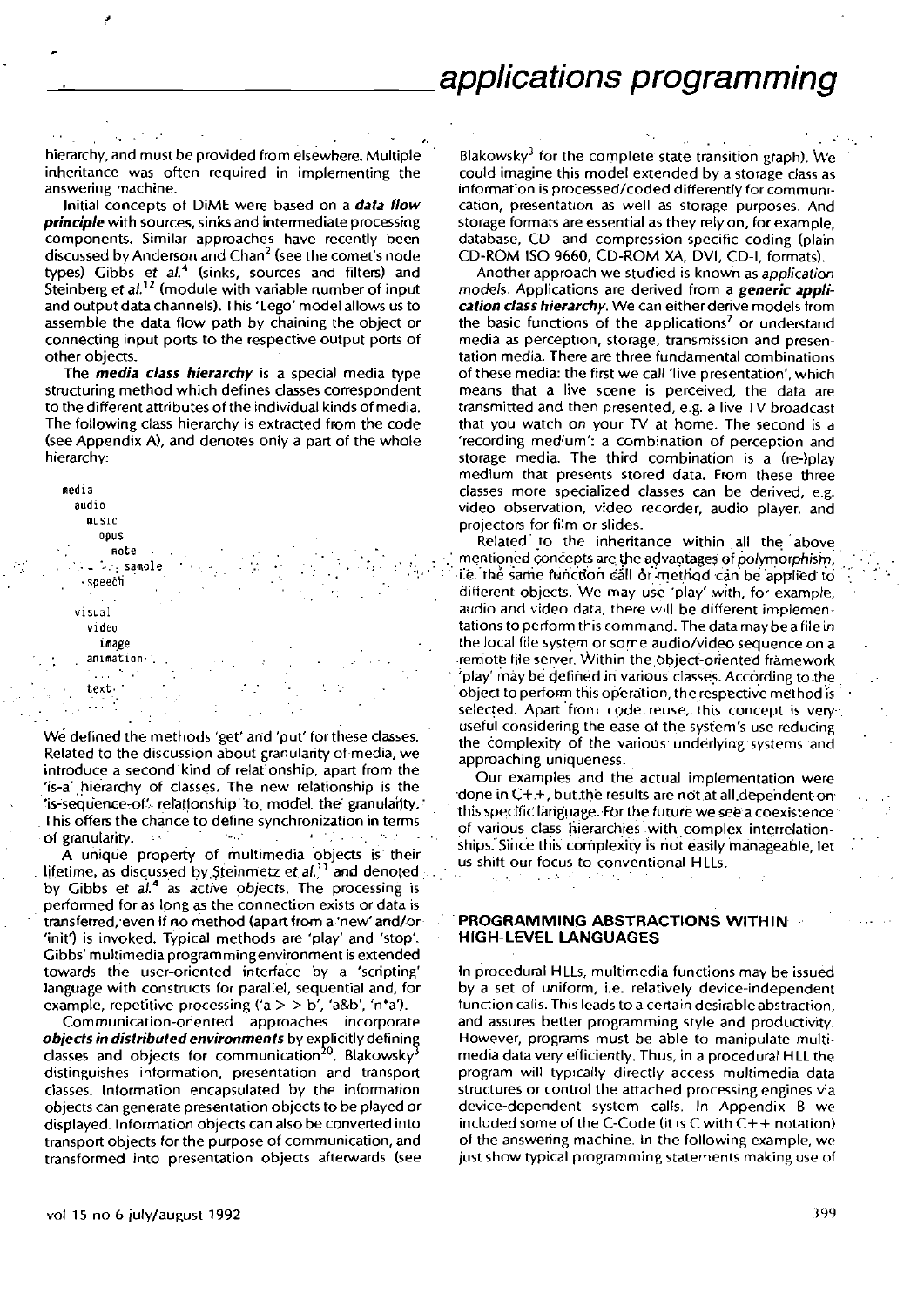## applications programming

 $\bar{\ell}^{\prime}$ 

 $\mathcal{L}_{\mathbf{a}}$ 

Tsichritzis (ed.) Active Object Environments (June 1988) pp 121-128

22 Steinmetz, R and Meyer, T 'Modelling distributed multimedia applications' IEEE Int. Workshop on Advanced Communications and Applications for High-Speed Networks Munich, Germany (March 1992)

#### APPENDIX A: PART OF THE ANSWERING **MACHINE'S C++-CODE WITH MEDIA AS CLASS HIERARCHY**

| class | media                                                                                                                         | //public:                                                                           |
|-------|-------------------------------------------------------------------------------------------------------------------------------|-------------------------------------------------------------------------------------|
|       | {private:                                                                                                                     | ł÷.                                                                                 |
|       | // Attribute Set                                                                                                              |                                                                                     |
|       | public:                                                                                                                       |                                                                                     |
|       | refDATA get();                                                                                                                |                                                                                     |
|       | void<br>put(refDATA dat);                                                                                                     |                                                                                     |
|       | refAttributes information();                                                                                                  | APPENDIX B: EXTRACT OF C-CODE (IN                                                   |
|       | $\mathcal{L}$ ;/* end media */                                                                                                | C++ NOTATION) OF THE ANSWERING                                                      |
|       |                                                                                                                               | <b>MACHINE</b>                                                                      |
| class | audio :                                                                                                                       |                                                                                     |
|       | public media                                                                                                                  | //Answering_Machine                                                                 |
|       | fprivate:                                                                                                                     | #include <string.h></string.h>                                                      |
|       | //>>>> local Attributes                                                                                                       | #include <stream h=""> Allen</stream>                                               |
|       | public:                                                                                                                       | enum state (collect_calls.report_calls):                                            |
|       | $1/>>$ public methods                                                                                                         | //functions:                                                                        |
|       | 打上                                                                                                                            | state select_state ()                                                               |
|       |                                                                                                                               | {/* collect_calls or report_calls*/                                                 |
| class | music:                                                                                                                        | char selectionffll4";                                                               |
|       | public audio                                                                                                                  | int. $i = 0, \cdots$                                                                |
|       | (private' '                                                                                                                   | cout<<"select operation state collect_calls or                                      |
|       | //>>>> local Attributes                                                                                                       |                                                                                     |
|       | public:                                                                                                                       | report_calls\n";                                                                    |
|       | //>>>> public methods                                                                                                         | cin>> selection;                                                                    |
|       | 47                                                                                                                            | while $\text{(selectionffli++}'')$ ;                                                |
|       |                                                                                                                               | cout<<"your choise:"< <selection<<"."<<i<<"\n";< td=""></selection<<"."<<i<<"\n";<> |
| class | opus :                                                                                                                        | return (selectionffl0" == 'r'/*eport_calls "*/);};                                  |
|       | oublic music                                                                                                                  | int volume_control;                                                                 |
|       | private:                                                                                                                      | state sele;                                                                         |
|       | sequence of note                                                                                                              | $1/$ /operating $-$                                                                 |
|       | $\cdot$ //>>>> local Attributes $\cdot$                                                                                       | man()                                                                               |
|       | public:                                                                                                                       | $\{ \gamma_{\alpha} \}_{\alpha \in \mathbb{N}}$ , $\gamma_{\alpha}$                 |
|       | $//\rightarrow\rightarrow\rightarrow$ public methods.                                                                         | $\text{select\_state}()$ ;                                                          |
|       | 壮                                                                                                                             | $\cdot$ switch(sele)                                                                |
| class | $\mathcal{F}^{\mathcal{A}}$ , $\mathcal{F}^{\mathcal{A}}$ , $\mathcal{F}^{\mathcal{A}}$ , $\mathcal{F}^{\mathcal{A}}$<br>note |                                                                                     |
|       | $\sim$ $\sim$                                                                                                                 | case collect_calls;                                                                 |
| class | sample:                                                                                                                       | $\frac{1}{2}$ accept_call                                                           |
|       |                                                                                                                               | play_infomation_message;                                                            |
|       |                                                                                                                               | recorddetermines average volume level                                               |
| class | speech .                                                                                                                      | enqueue_call;                                                                       |
|       | public media                                                                                                                  | disconnect*/                                                                        |
|       | private:                                                                                                                      |                                                                                     |
|       | //>>>> local Attributes                                                                                                       | cout<< "collecting\n";                                                              |
|       | public:                                                                                                                       | break:                                                                              |
|       | //>>>> public methods                                                                                                         |                                                                                     |
|       | ŧ.                                                                                                                            | case report_calls:                                                                  |
|       |                                                                                                                               | {//play_voice_mailadjusts volume and                                                |
| class | discourse.                                                                                                                    | //display relative position in parallel                                             |
|       | public speech                                                                                                                 | cout<<"reporting\n",                                                                |
|       | private:                                                                                                                      | break:                                                                              |
|       | sequence_of sentence:                                                                                                         |                                                                                     |
|       | //>>>> local Attributes                                                                                                       | default: cout<< "none\n";                                                           |
|       | //public:                                                                                                                     |                                                                                     |
|       | 1:                                                                                                                            |                                                                                     |
|       |                                                                                                                               |                                                                                     |

 $\mathcal{L}_{\mathcal{A}}$ 

 $\sim$   $\sim$ 

 $\overline{class}$ 

class

class

class

sentence :

fprivate:

 $\mathbf{E}$ 

word  $\ddotsc$ 

phonem . . .

visual :

(private:

public wedia

public discourse

 $//public: ...$ 

sequence\_of word;

//>>>> local Attributes